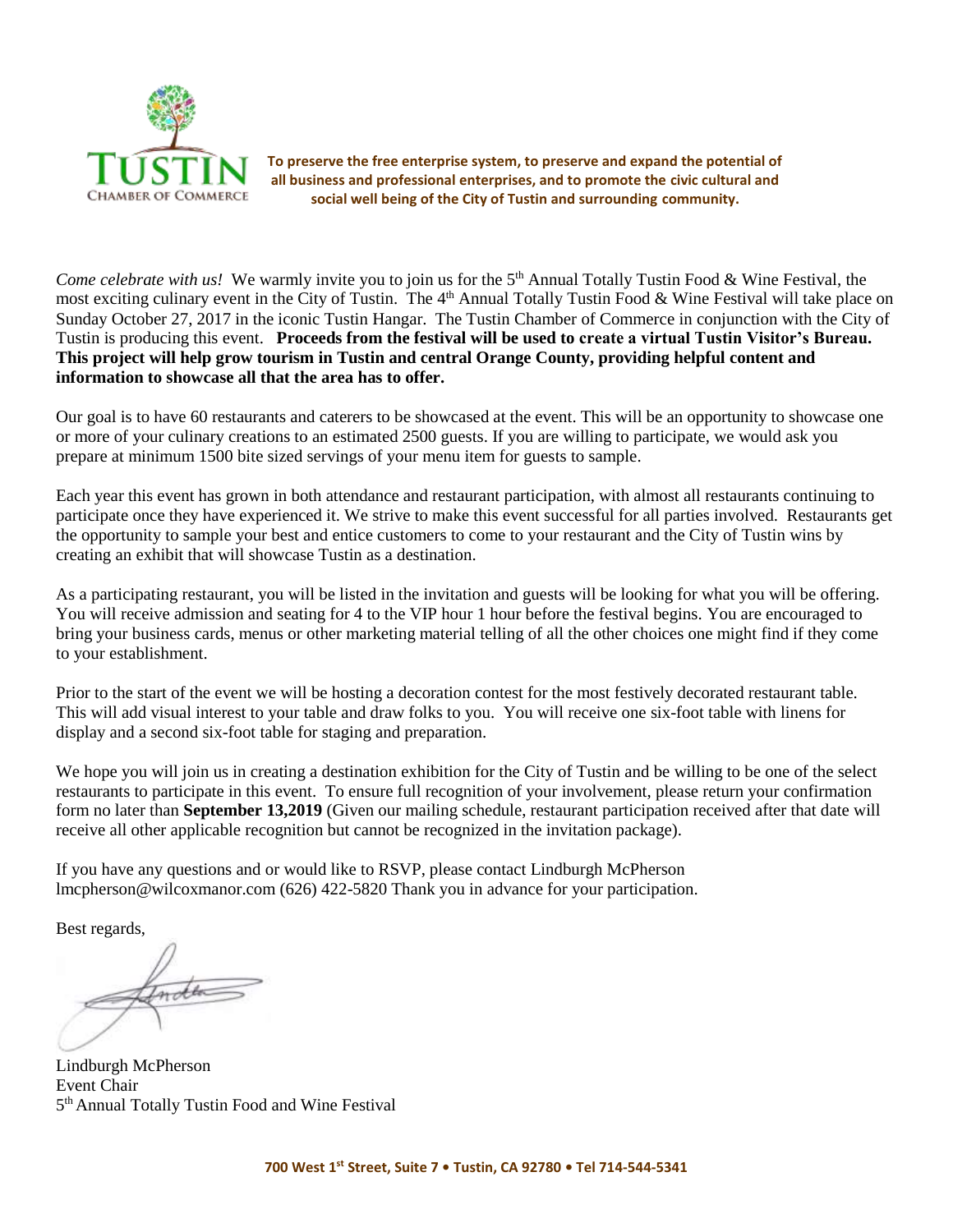# **5 th Annual Tustin Food & Wine Festival**

# **Sunday, October 27, 2019 5 p.m. to 9 p.m.**

# **IMPORTANT – PLEASE READ & COMPLETE**

## *Restaurant Participation Terms*

The City of Tustin and The Tustin Chamber of Commerce are most appreciative of restaurant participation in the **Tustin Food & Wine Festival (formerly Totally Tustin)**.

We have outlined below certain terms we request our participating restaurants to follow. Please read these carefully before you commit to participating in this year's Festival. You will also receive a Craven Form, please fill it out and turn it in. If you have any questions, please do not hesitate to give us a call at (626) 422-5820

#### 1. **Equipment**

- a. What we provide:
	- . (1) A six-foot serving table (front) and a six-foot prep table (back), both draped with black, white or beige linen.
		- . (2) Cocktail napkins, disposable utensils, small plates or bowls.
	- . (3) Ice.
- b. We encourage restaurants to use their own equipment (e.g. chafing dishes, transport boxes).

#### 2. **Station Decorations**

a. Most restaurants like to decorate their stations. Prizes will be awarded to outstanding and creative station decorations.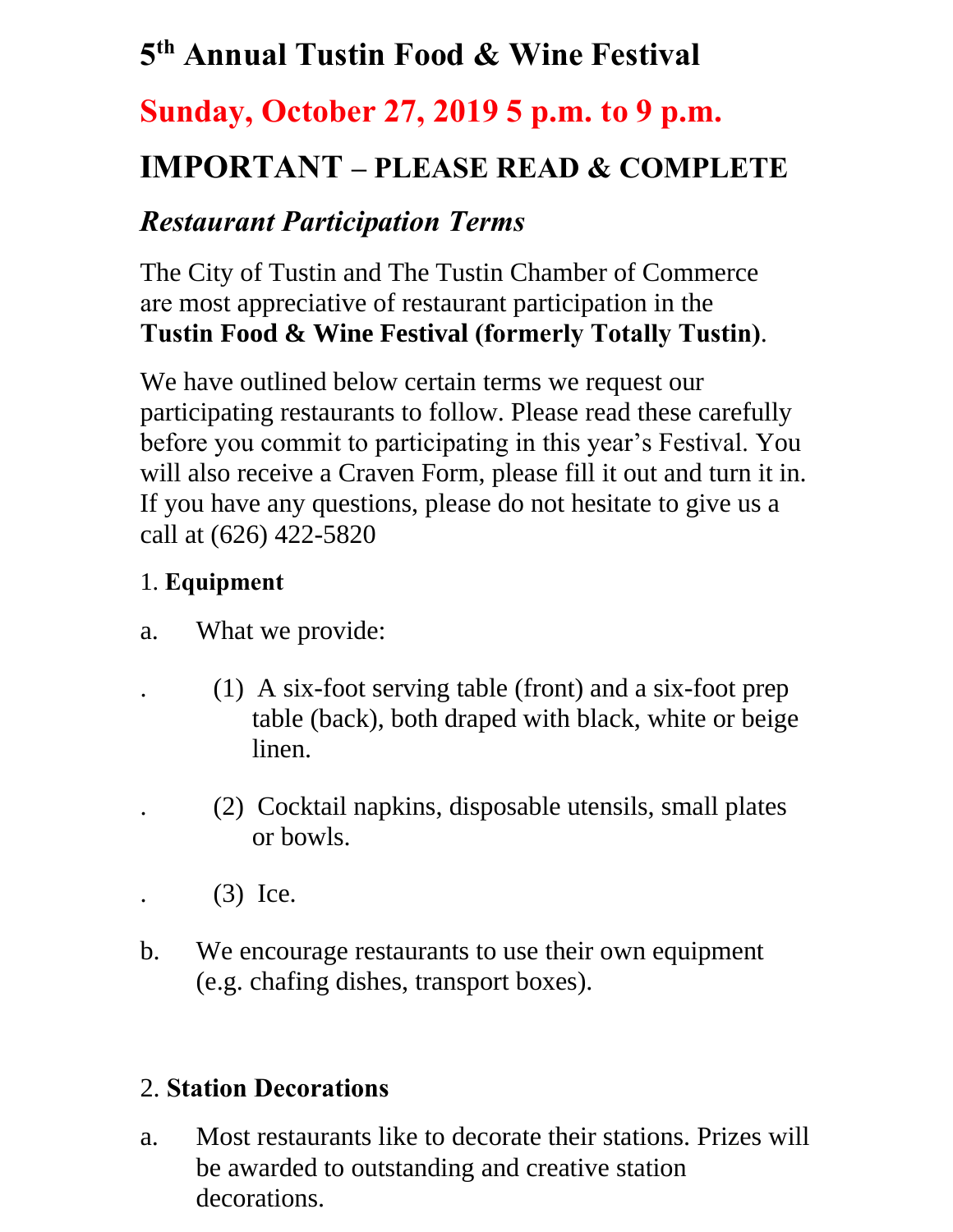- b. When designing and planning your station decorations, please keep in mind:
	- . (1) The serving and prep tables will be draped with black, white or beige colored cloths.
- . (2) Because there will be overhead lighting, please limit the height of your decorations to 8 feet overall, or 4 feet above table height.

## 3. **Event Staffing**

- a. *You are allowed two staff members to staff the event*. If you have special circumstances and need additional staff, please contact Lindburgh McPherson at the phone number listed below.
- b. Staff members should remain at their serving location during the event.
- c. *Because of alcohol service, no one under 21 will be admitted into the event.*
- 4. **Arrival and Set-Up – 1:00 to 4:30 p.m.**
- a. Restaurant representatives and staff may deliver supplies, food and décor between **1:00 p.m. and 4:00 p.m**.
- b. Deliveries: supplies may be dropped-off in front of the Tustin Blimp Hangar #2 located at 2525, E Warner Ave., Tustin, CA on Sunday only
- c. *Station set-up must be complete by 4:45 p.m.* when décor judging of the stations begins.
- d. After supplies have been unloaded, please **move your vehicles to designated parking area** in the surrounding area.
- e. No vehicles will be allowed to unload in front of the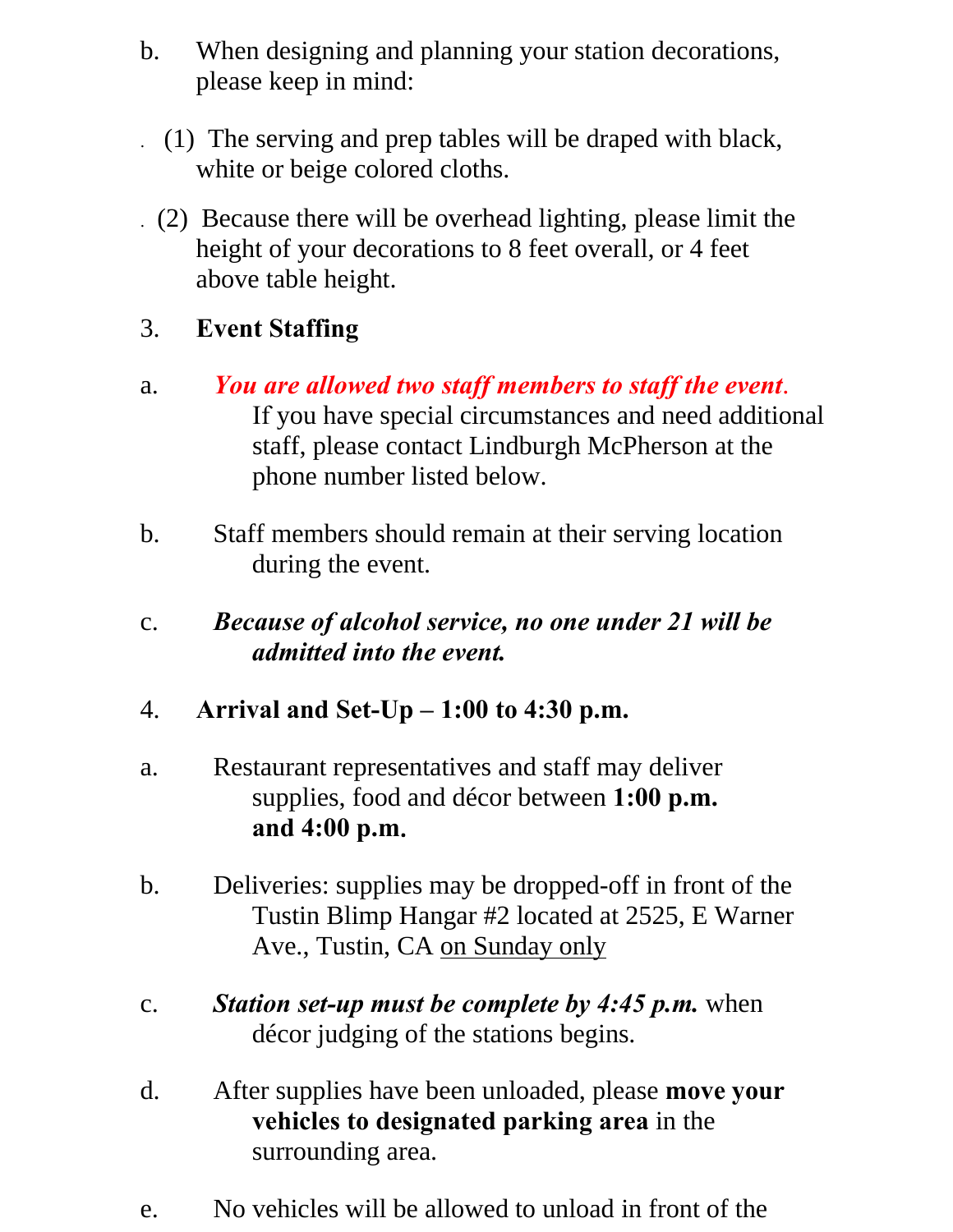Hangar **after 4:00 p.m.** 

#### 5. **Guest Arrival & Food Service – begins at 5:00 p.m.**

- a. Please prepare samples for 2500 guests.
- b. The event closes at 9:00 p.m. As a courtesy to our guests,

we ask that you and your staff remain at your stations until at least 8:30 p.m., even if your supply has been completely consumed.